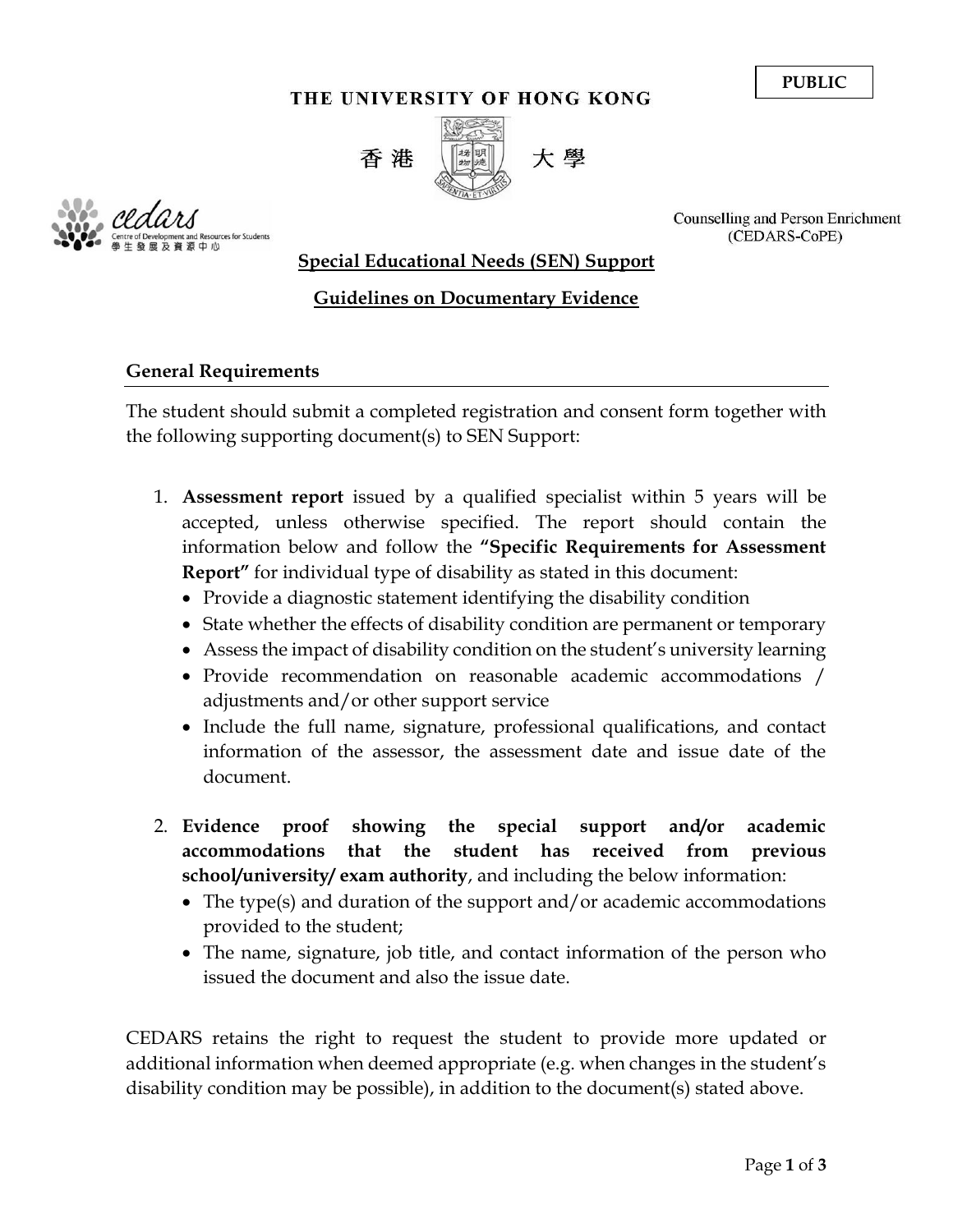### **I. Physical & Sensory Disabilities**

### *Visual Impairments*

 The medical document or assessment report should be issued by an ophthalmologist or optometrist. It should specify the student's visual acuity after correction and visual field, and/or on the level of colour-blindness / colour amblyopia problems.

# *Hearing Impairments*

 The medical document or assessment report (including an audiogram) should be issued by an ENT (Ear, Nose, Throat) specialist or audiologist. It should specify the degree of hearing loss in each ear. Student with associated speech and language problems should include an assessment report issued by a speech therapist.

### *Physical Disabilities*

 The medical document or assessment report should be issued by a specialist (e.g. physiotherapist, occupational therapist). It should state clearly the student's conditions and degree of disability (i.e. motor function ability, writing ability).

# **II.Learning & Developmental Disabilities**

*Autism Spectrum Disorder and Attention-Deficit / Hyperactivity Disorder* 

 The assessment report should be issued by a psychiatrist or clinical/educational psychologist. The report should specify the student's diagnosis and area(s) of difficulty.

#### *Specific Learning Disabilities (e.g. Dyslexia)*

 The assessment report should be issued by a clinical/educational psychologist. The report should specify the student's diagnosis and area(s) of difficulty.

#### *Developmental Coordination Disorder (e.g. Gross motor / Fine motor problems)*

 The medical document or assessment report should be issued by a qualified professional (e.g. physiotherapist, occupational therapist). The report should state clearly the student's diagnosis and degree of disability (e.g. motor function ability, writing ability).

#### *Speech and Language Impairment*

 The assessment report should be issued by a speech therapist, stating the severity of the student's disability and also the area(s) of difficulty (e.g. articulation, voice, fluency).